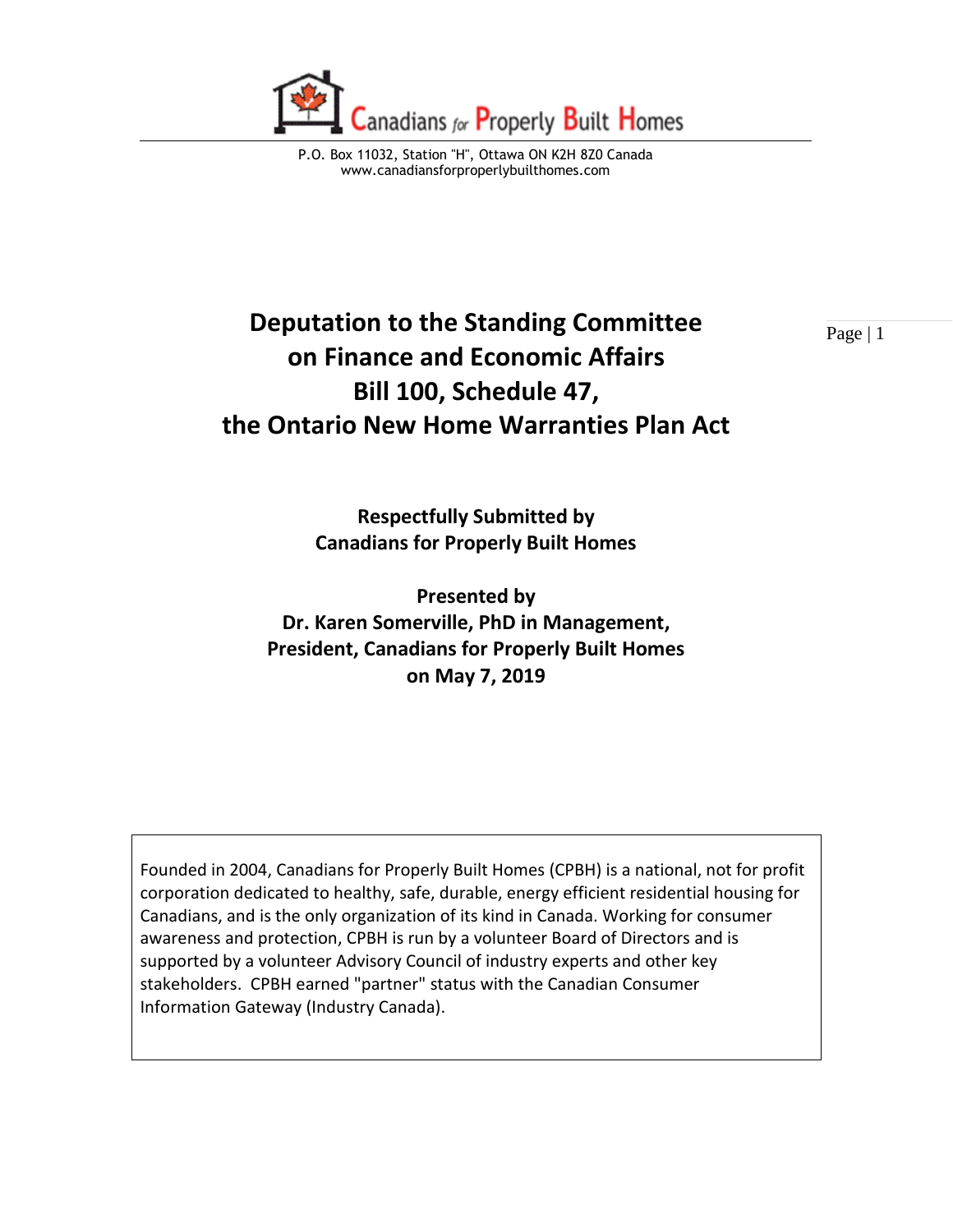

P.O. Box 11032, Station "H", Ottawa ON K2H 8Z0 Canada www.canadiansforproperlybuilthomes.com

Good morning. Thank you for the opportunity to present today.

## **CPBH Opposes Schedule 47 related to the Ontario New Home Warranties Plan Act**

Page | 2 Very serious issues with the Ontario New Home Warranties Plan (ONHWP) Act have been raised for more than four decades. There have been numerous studies related to the ONHWP Act over the years.

In Dec. 2016, after more than a year of consultation and study, Justice Douglas Cunningham tabled his Tarion Review report with the Ontario Government. If implemented, Justice Cunningham's 37 recommendations would basically dismantle the mandatory monopoly Tarion Warranty Corporation (Tarion) as we know it today.

Schedule 47 does not come close to what Justice Cunningham recommended. Schedule 47 does not come close to addressing the very serious problems with Ontario's new home warranty and Tarion.

Minister Walker recently described Tarion as "broken". Schedule 47 does not "fix" Tarion. Since the Ford Government was elected, an estimated 60,000 families have been forced to purchase a "broken" warranty. Why are Ontarians being forced by law to purchase a "broken" warranty?

A key recommendation from Justice Cunningham's Tarion Review is to end Tarion's monopoly, and introduce a competitive warranty model in Ontario, like most of the rest of Canada has. This also has been the recommendation of other studies over the decades.

Minister Walker and Ministry of Government and Consumer Services (MGCS) staff have advised that they are still considering the recommendation related to ending Tarion's monopoly. **If Tarion's monopoly is ended, then these proposed changes in Schedule 47 are unnecessary.** 

Schedule 47 also falls significantly short of what Premier Ford and the PC Party said before the June 2018 election. Here are two examples:

1. Before the June 2018 election Premier Ford tweeted the following message:

*"Government should not have a monopoly on any business. I can't stand it when politicians think they can run things better than hard working Ontarians."*

*2.* Former PC Critic for MGCS, MPP McDonell, responding on behalf of then-PC Leader MPP Fedeli, said in relation to what the PC Party would do if elected:

*"…We are on the record advocating for more flexibility in the new home warranty market and for greater independence of the dispute adjudication process, and we*